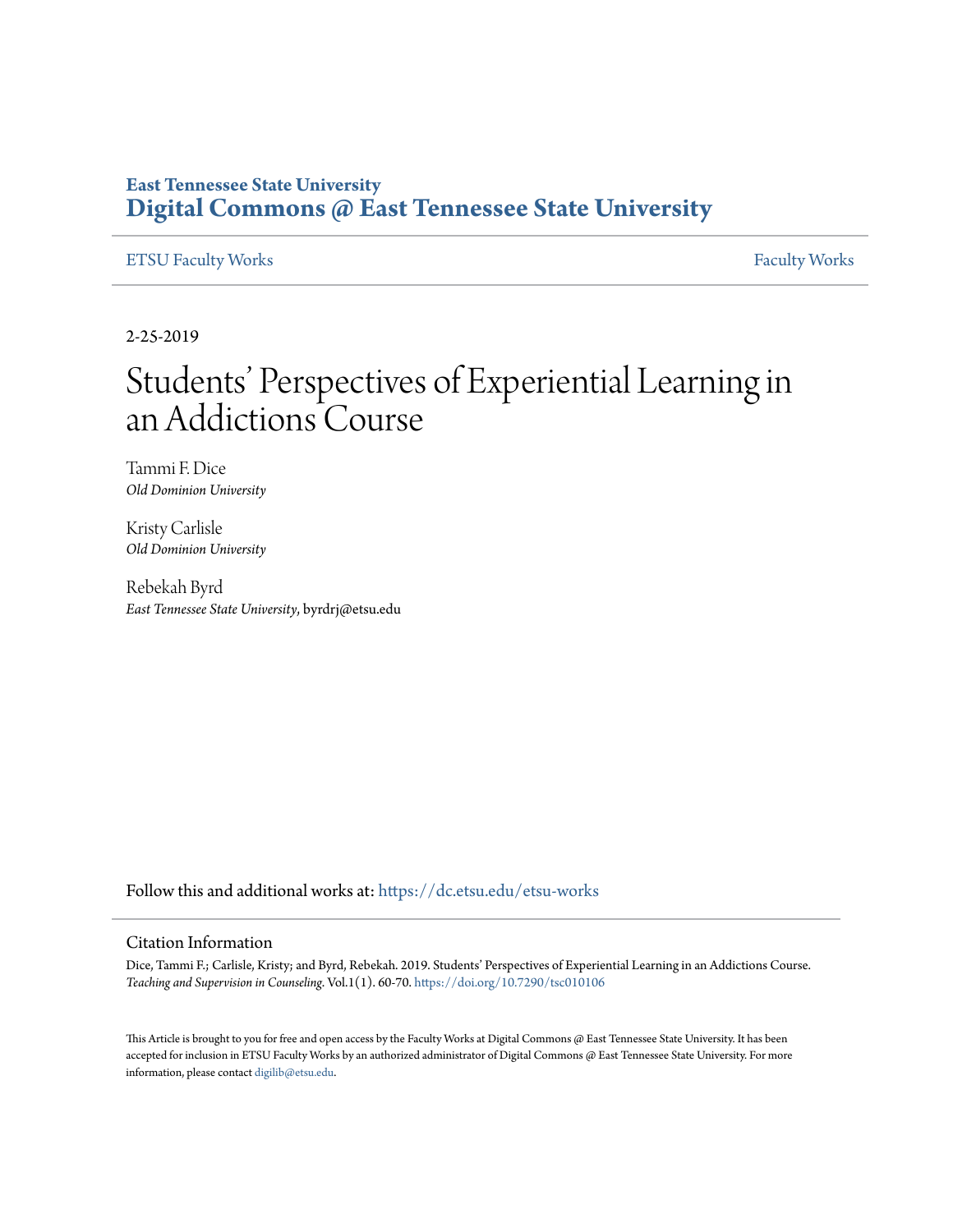## Students' Perspectives of Experiential Learning in an Addictions Course

#### **Comments**

Journal permits authors to deposit article in their institutional repositories.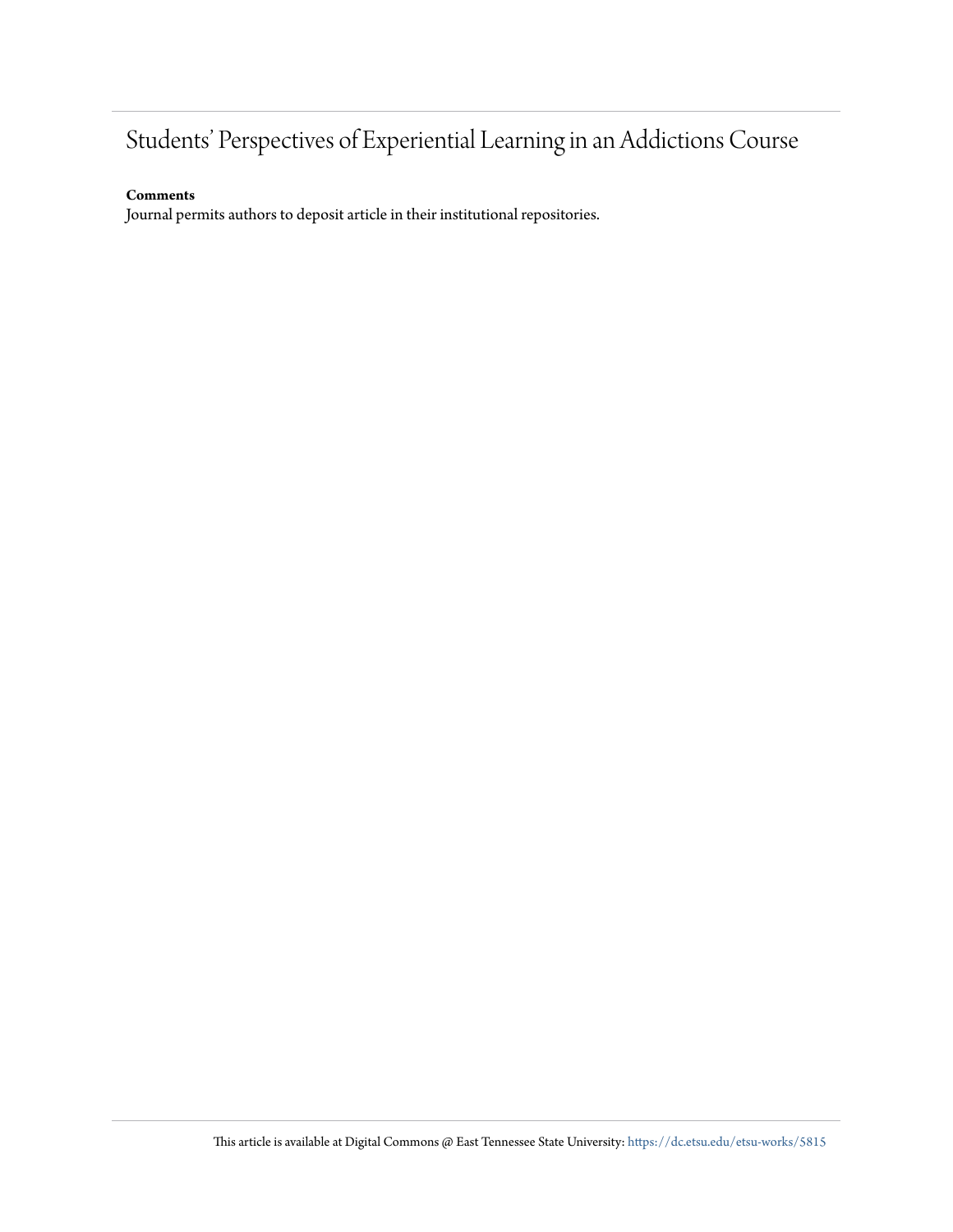# Students' Perspectives of Experiential Learning in an Addictions Course

### Tammi F. Dice, Kristy L. Carlisle, Rebekah Byrd

Substance use practitioners may identify as individuals in recovery, while others may have never experienced the challenge of abstinence. Without this lived experience, it may be difficult to accurately empathize with clients in recovery. Experiential learning is a way for students to live through an exercise in abstinence. The value of utilizing experiential learning for skill development and theory application is established. However, there is no empirical research examining the use of experiential learning with undergraduate substance use practitioner trainees not in recovery from addiction to increase their ability to empathize with clients' experiences. This article explores the impact of an experiential learning assignment in an undergraduate addictions course. A qualitative analysis of students' written reflections revealed four primary themes. The authors offer suggestions for substance use educators and recommendations for future research.

*Keywords*: addictions training, addictions course, substance use practitioners, experiential learning

Addiction to legal and illicit substances in the United States is a pervasive issue (National Institute on Drug Abuse [NIDA], 2015; Substance Abuse and Mental Health Services Administration [SAMHSA], 2017). The NIDA (2015) determined that 17.3 million Americans (i.e., 6.6% of the population) experienced addiction to alcohol or problematic use in 2013, indicating a pervasive area of concern in society and in the helping professions (SAMHSA, 2017). Among illicit drugs, including marijuana, cocaine, prescription drugs, hallucinogens, inhalants, and heroin, marijuana has been found to be the most commonly used

(NIDA, 2015), with an estimated 4.2 million Americans meeting the criteria for a marijuana use disorder (NIDA, 2015). Most recently, opioid addiction has been deemed an epidemic in the United States, with overdose deaths having quadrupled since 1999 (DHHS, 2016). The extensive and growing nature of addiction issues in the U.S. population has led to increasing opportunities to work as a substance use professional (United States Bureau of Labor Statistics, 2015). In fact, the projected growth of this career between 2014 and 2024 was reported as 22%, which is much higher than average.

Tammi F. Dice, Old Dominion University; Kristy L. Carlisle, Old Dominion University; Rebekah Byrd, East Tennessee University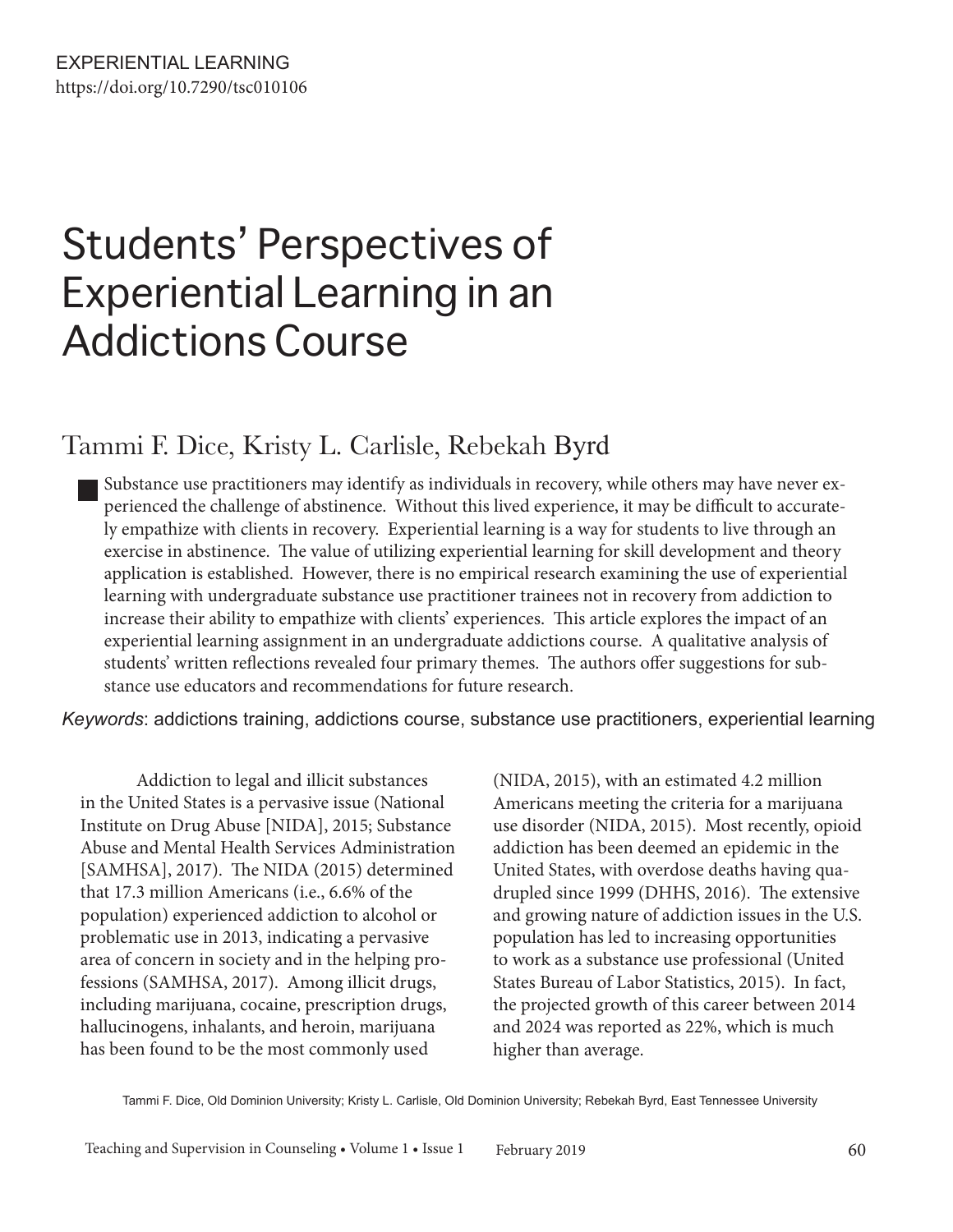Despite the high prevalence of substance use disorders and the growth in the field of addiction treatment, only 18.5% of those in need of treatment have received it (NIDA, 2015). Furthermore, researchers have found that approximately 34–45% of individuals drop out of treatment before three months (Palmer, Murphy, Piselli, & Ball, 2009; Staiger et al., 2014). Likewise, researchers have found that between 40% and 60% of individuals relapse following treatment (NIDA, 2012). There is a need for greater efforts to promote enlistment in addiction treatment, prevent truancy, and increase treatment effectiveness. Providing high-quality addiction treatment practitioners is one area of focus to address the challenges of relapse and treatment dropout.

#### **Addiction Practitioners**

A primary variable in high-quality addiction treatment is an addiction professional who has knowledge of addictions and strong helping skills, including rapport building and empathy (Doukas, 2015; Moyers & Miller, 2013). Much of the research in the field of addictions has focused on whether a practitioner's recovery status is related to how empathic they can be to others experiencing addictions (e.g., Doukas, 2015; Libretto, Weil, Nemes, Linder, & Johansson, 2004; Toriello & Strohmer, 2004; Whitter, 2006). Some research has indicated that being in recovery is not necessary for practitioners to be effective (Libretto et al., 2004; Toriello & Strohmer, 2004). In a review of studies assessing client outcomes, Hser (1995) found no differences in recovering and non-recovering counselors' skills and effectiveness. More recently, in a national survey of individuals receiving addiction counseling, Wolff and Hayes (2009) found no differences between recovering and non-recovering professionals in terms of their effectiveness or perceived ability to meet clients' needs.

This research is important since a large percentage of substance use practitioners have not experienced addiction and recovery. The rate of addiction practitioners in recovery themselves dropped from

approximately 60% in the 1980s to approximately 45% in the 1990s and early 2000s (White, 2004, 2009). The Association for Addiction Professionals (NAADAC, 2012) estimated that between 25% and 65% of addiction specialists identified as being in recovery.

However, for decades, experts in the field have spoken of the value of addiction treatment practitioners who themselves are in recovery (Bell, 1973; Doukas, 2015; Lawson, 1982; Owen, 2000). Researchers have found that directly experiencing the challenges related to addiction, recovery, and abstinence gave practitioners an enhanced ability to relate to clients' recovery processes and better meet their needs (Doukas, 2015; Stoffelmayr, Mavis, & Kasim, 1998; Whitter, 2006). The shared experience has been linked to increased empathy (Moyers & Miller, 2013), which is needed to form strong relationships with clients and honor their personal stories (Neukrug, 2017).

Conversely, practitioners who have not experienced addiction have been found to be less empathic and to utilize a narrower range of treatment techniques in their work with people with substance use disorders (Bylsma, 2010; Stoffelmayr et al., 1998). Researchers have reported that some helping professionals negatively stigmatized clients with substance addiction, viewing use and relapse as a choice or moral failing (Chasek, Jorgensen & Maxon, 2012; Room, 2009; Van, Eliason, Freudenberg, & Barnes, 2009). These assumptions may lead to a lack of understanding and support and even to inferiorizing, disrespectful interactions (Ballon & Skinner, 2008; Hayes et al., 2004). This kind of interaction with a professional can cause harm to people attempting to overcome addiction, making the maintenance of sobriety even more challenging (Ballon & Skinner, 2008; Crabb & Linton, 2007; Hayes et al., 2004).

While research on the effectiveness of recovery status in the addiction treatment field is conflicting, it does not minimize the importance of promoting competence among substance use practitioners. To ward against insensitive or even harmful treatment, substance use pedagogy that includes deliberate empathy training for addiction practitioner trainees may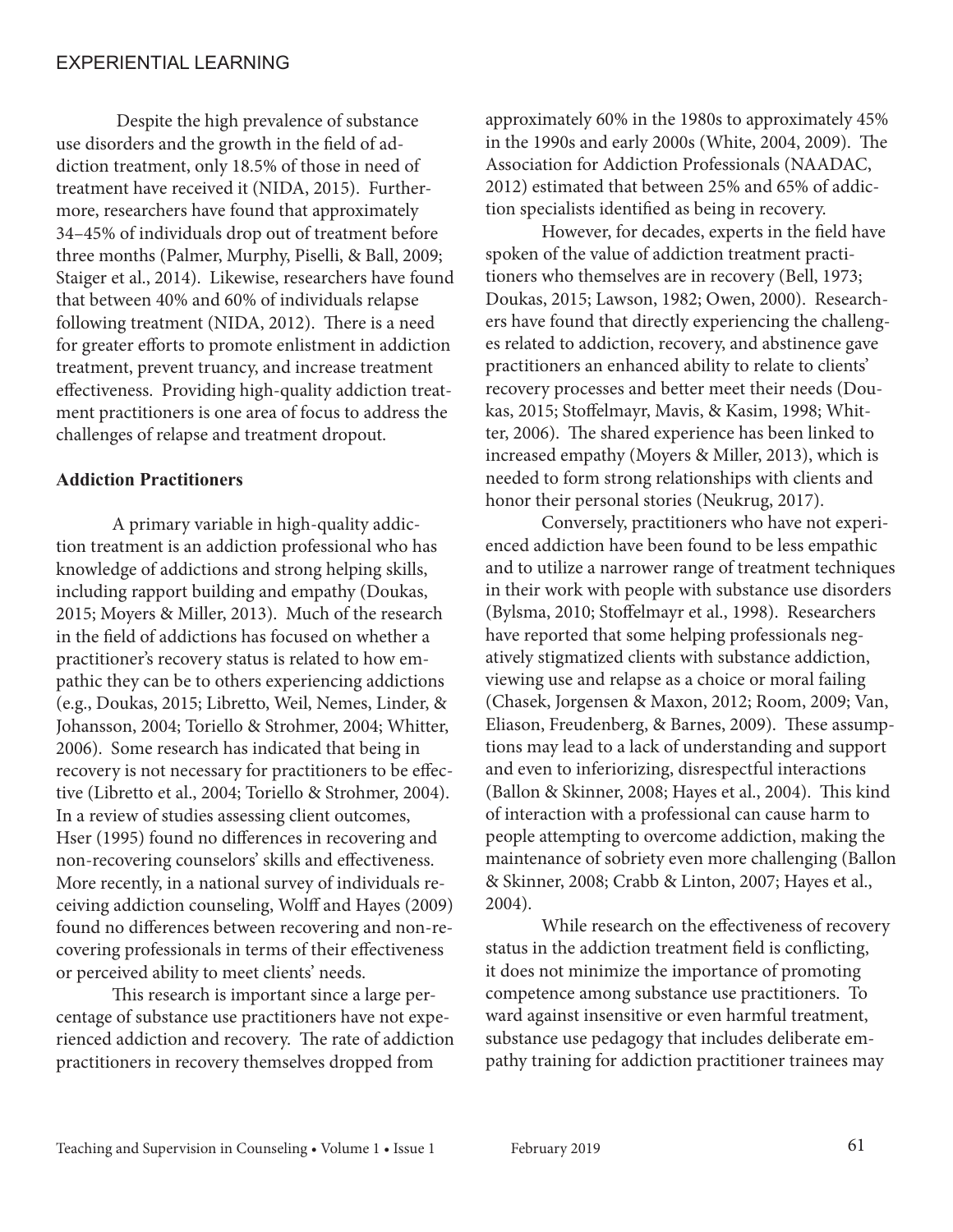promote the ability to meet the needs of the clients with whom they will work. By addressing unresolved questions and concerns about the population during training, supervision, and field experience, trainees enhance their ability to empathically connect with their clients (Giordano, Stare, & Clarke, 2015). This training is necessary at all educational levels in which addiction professionals are trained.

#### **Addictions Training**

 Most state credentialing, such as the Certified Substance Abuse Counselor (CSAC) licenses offered by the Virginia Department of Health Professions (DHP) and the North Carolina Substance Abuse Professional Practice Board (NCSAPPB), sets the minimum educational requirement at the high school (NCSAPPB, 2015) or bachelor's-degree level (DHP, 2017). Furthermore, the National Certification Commission for Addiction Professionals (NCCAP) sets its minimum requirements for a Level I National Certified Addiction Counselor at the high school level and Level II at the bachelor's level (NCCAP, 2018). While a CSAC certification is not a license, like a master's-level licensed professional counselor or licensed clinical social worker, individuals with the certification can work in an addiction treatment agency providing direct care under supervision. As such, students with a bachelor's degree in a helping field are well-suited to work in facilities that serve people with substance use disorders, particularly in light of the demand for such professionals.

Multiple universities accredited by the Council for Standards in Human Service Education (CSHSE; 2017) offer undergraduate coursework in addictions. However, no studies were found on techniques used in undergraduate addiction studies courses or these courses' impact on developing empathy in addiction practitioner trainees. In various other fields of study, including counseling and liberal arts education, experiential activities used by instructors to complement course content have been found to greatly contribute to trainees' self-awareness, skill development, and empathy at the undergraduate and graduate levels (Freeland, 2009; Grant, 2006; Kolb, 2015; Luke & Kiweewa, 2010).

#### **Experiential Learning**

Experiential learning requires students to go beyond the classroom, allows them to gain hands-on experience, and promotes reflection on what has been learned, which impacts overall awareness (Schelbe, Petracchi & Weaver, 2014). In addictions coursework, students without personal experience with an addiction can still undergo an abstinence experience and reflect on the implications of the experiential learning for their awareness of addiction issues and treatment. Reflective writing about personal thoughts, feelings, and reactions to practical experiences fosters professional development and personal growth (Griffith & Frieden, 2000; Ziomek-Daigle, 2017). Reflective writing offers students a less public forum for discussing difficult emotional aspects than disclosures in front of a class or small group (Griffith & Frieden, 2000). When students write about their experiences, they are often challenged to develop insights into their own beliefs and assumptions and encouraged to use critical thinking (Griffith & Frieden, 2000; Ziomek-Daigle, 2017).

In substance use disorder courses, students often engage in experiential learning with reflection through abstinence assignments in which they abstain from something they value, such as sugar, caffeine, or social media, for a designated period. Researchers have found that abstinence assignments increase self-awareness and empathy among master's-level counseling trainees (Caldwell, 2007; Giordano et al., 2015; Harrawood, McClure, & Nelson, 2011; Ieva, Ohrt, Swank, & Young 2009; Spaid & Squires, 2006; Warren, Hof, McGriff, & Morris, 2012). Similar research has not been conducted with bachelor's-level trainees; however, such research is needed because most substance use practitioners are trained at the bachelor's level (NAADAC, 2012; Rieckmann, Farentinos, Tillotson, Kocarnik, & McCarty, 2011). Considering the research noted earlier indicating that some practicing substance use practitioners hold inaccurate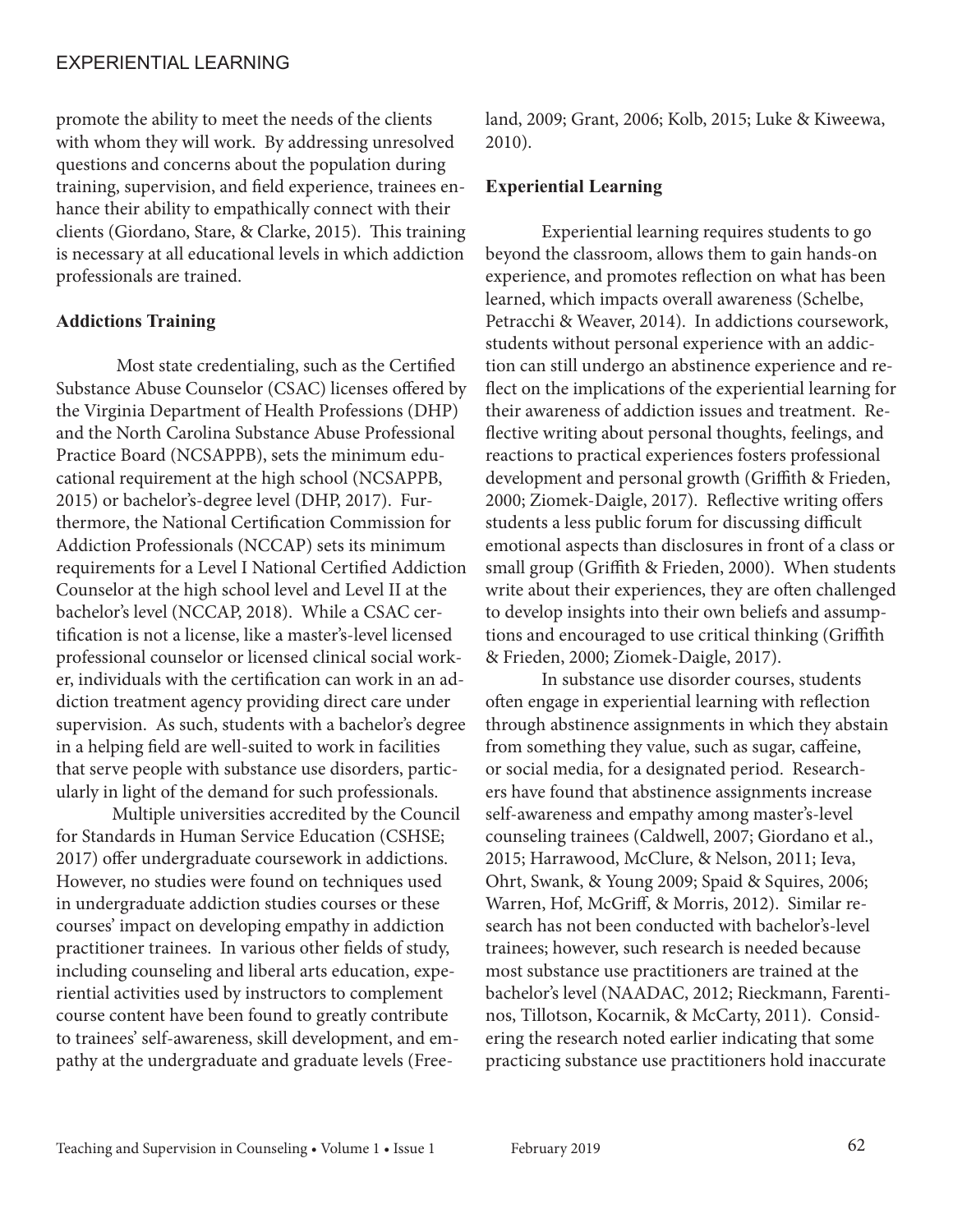assumptions about addiction and recovery, it is possible that trainees who have not experienced a substance use disorder and who have limited experiential training may enter field placements and jobs lacking empathy and holding judgments about clients with substance use issues. To prevent this, undergraduate pedagogy for addictions courses preparing substance use practitioners may be enhanced through the inclusion of experiential activities found to be beneficial at the master's level. Ultimately, the goal would be to have earlier experiential learning experiences contribute to more effective field placement experiences and careers as substance use professionals.

The current study aimed to assess whether an experiential abstinence project used commonly in master's-level substance use disorder courses would produce similar positive results for undergraduate substance use practitioner trainees with no history of substance use. The experiential abstinence assignment was designed to enhance trainees' personal awareness of addiction and recovery as well as their empathy toward those in treatment for substance use disorders. The trainees in the present study engaged in reflective writing about the abstinence project, and their writing was qualitatively analyzed for emergent themes to assess the students' subjective experiences with the experiential learning activity. The current study begins to fill the gap in research exploring substance use experiential training at the undergraduate level. The study was guided by the following research question: "How do undergraduate substance use practitioner trainees learn about addictions through an experiential abstinence activity?" More specifically, trainees were asked to reflect on the following questions: "To what extent did this abstinence project assist in deeper learning of course material in relation to addictions?" and "How did the project assist in personal growth and development as substance use professionals?"

#### **Method**

Using qualitative interpretive phenomenological analysis (IPA), researchers examined participants' written reflections to explore how they made sense of an experiential abstinence learning activity (Smith, Flowers, & Larkin, 2009). Given the limited research on reflective experiential learning in undergraduate addictions coursework, a qualitative approach was appropriate to explore the emerging phenomenon (Hunt, 2011). A phenomenological approach was best suited for this study because it offers "a strategy of inquiry in which the researcher identifies the essence of human experience about a phenomenon as described by participants" (Creswell, 2009, p. 13). Because interpretive phenomenological analyses may be used to examine the meaning-making experiences of 10 participants on average (Smith, Jarman, & Osborn, 1999), it was particularly relevant for this study, which included 12 participants. Furthermore, IPA is documented as being an appropriate approach for ambiguous and emotional topics (Smith & Osborn, 2015), such as those related to addictions and abstinence.

#### *Participants*

 Using purposive sampling (Hays & Singh, 2012), researchers sought out undergraduate students pursuing addictions coursework with an experiential learning component. Students in two sections of an undergraduate human services addictions theory and interventions course at a large Southeastern university were invited to participate in the study. One section had 16 students enrolled, and the other had 15. One of the sections was co-taught by the third author. She was not in direct contact with the students; rather, she graded assignments, answered student emails, and assisted in the development of class plans. Her co-instructor conducted all face-to-face interactions with the students. An instructor who was not involved in the study taught the other section of the course. The abstinence assignment and written reflections about the experience were class requirements for all students. However, participation in the study was optional. Ultimately, 12 of the 31 students consented to participate in the study.

The 12 participants were seeking baccalaureate degrees in human services. Eight were female, and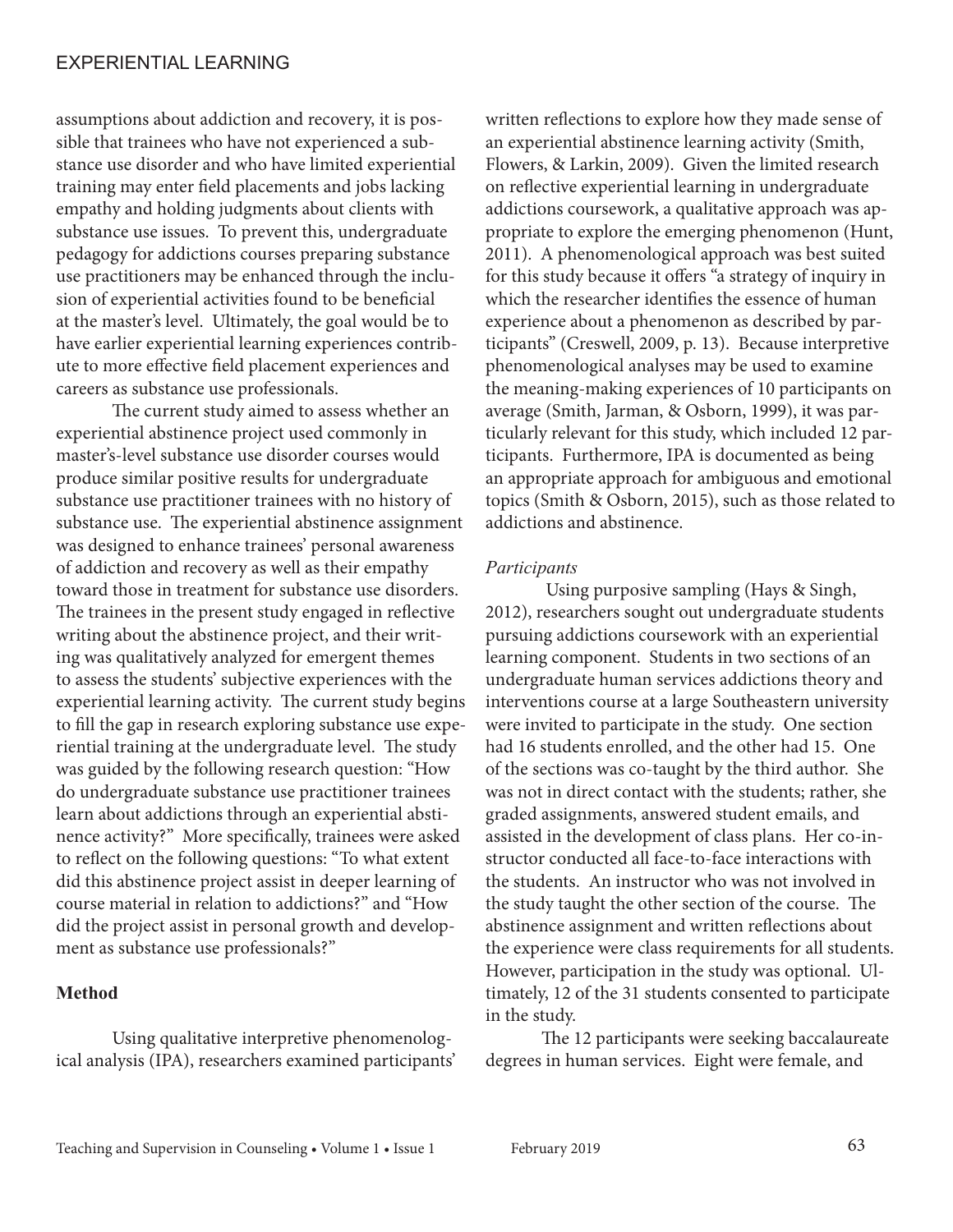four were male. The age range of the participants was 20 to 60 years old, with an average age of 32. Nine of the participants were White/European, and three were African American. None had previous histories of substance use.

#### *Data Source*

Written reflections of students' experiences with the abstinence assignment served as the data source for the present study. All students in the class were asked to record their thoughts, feelings, and reactions to a 30 day project in which they abstained from something in their lives they would have difficulty giving up.

#### *Procedure*

The university's institutional review board provided exempt status for the study. Efforts were taken to ensure that students were not coerced to participate. Specifically, students were informed that the author acting as an instructor in the course would not know which students chose to participate. Those who did participate were provided informed consent forms and assured that confidentiality would be maintained. Pseudonyms were used when quoting participants in this article. All written reflections, data, and analyses were maintained on a password-secured computer.

#### *Data Analysis*

Researchers followed Smith et al.'s (1999) procedures to analyze the data. To enhance credibility through researcher triangulation (Elliott, Fischer, & Rennie, 1999), multiple authors analyzed data. Each author independently read and reread the written reflections to immerse themselves in the participants' perspectives and took notes in the margins to document emerging themes. After coding for initial themes and patterns, the authors found connections between cases and themes (Smith et al., 1999). Researchers made interpretive cross-case analyses to identify common themes across all participants. While identifying these themes and patterns, the researchers specifically looked for convergence and divergence across participants (Smith et al., 1999). After each researcher

identified individual-case and cross-case themes independently, they came together to complete consensus coding and develop a codebook. The authors supported themes using verbatim quotes to mitigate researcher bias. Through this ongoing inductive process, four superordinate themes emerged.

#### *Trustworthiness*

Trustworthiness was addressed via the use of an external auditor and member checking (Creswell, 2009; Hays & Singh, 2012). A qualitative research specialist served as an external auditor by reviewing author bracketing, participant journal entries, and authors' data analyses. The auditor recognized the authors' biases, including the instructor status of one of the authors and the recovery status of one of the authors. The auditor confirmed the emergent themes found by the authors. Likewise, the participants were given the opportunity to check the final codebook to assess the accuracy of the findings. No participants suggested any changes to the themes.

#### **Results**

Four cross-case themes emerged from the data analysis of the 12 substance use practitioner trainees' perceptions of their abstinence project. These included the following: 1) skepticism about the project's intent, with the subthemes of "questioning efficacy of project" and "questioning ability to relate to addict"; 2) preoccupation, with a subtheme of "emotional responses"; 3) impact of others on abstinence; and 4) relevance of the abstinence project.

#### *Theme 1: Skepticism*

The first theme of experiencing skepticism, which was shared by 67% of the participants ( $n = 8$ ), can be interpreted in two ways. The first subtheme appeared to address initial skepticism about the project's ability to effectively replicate the difficulty of abstinence. It appears the participants did not understand how the requirement to abstain from something seemingly so harmless could help them relate to some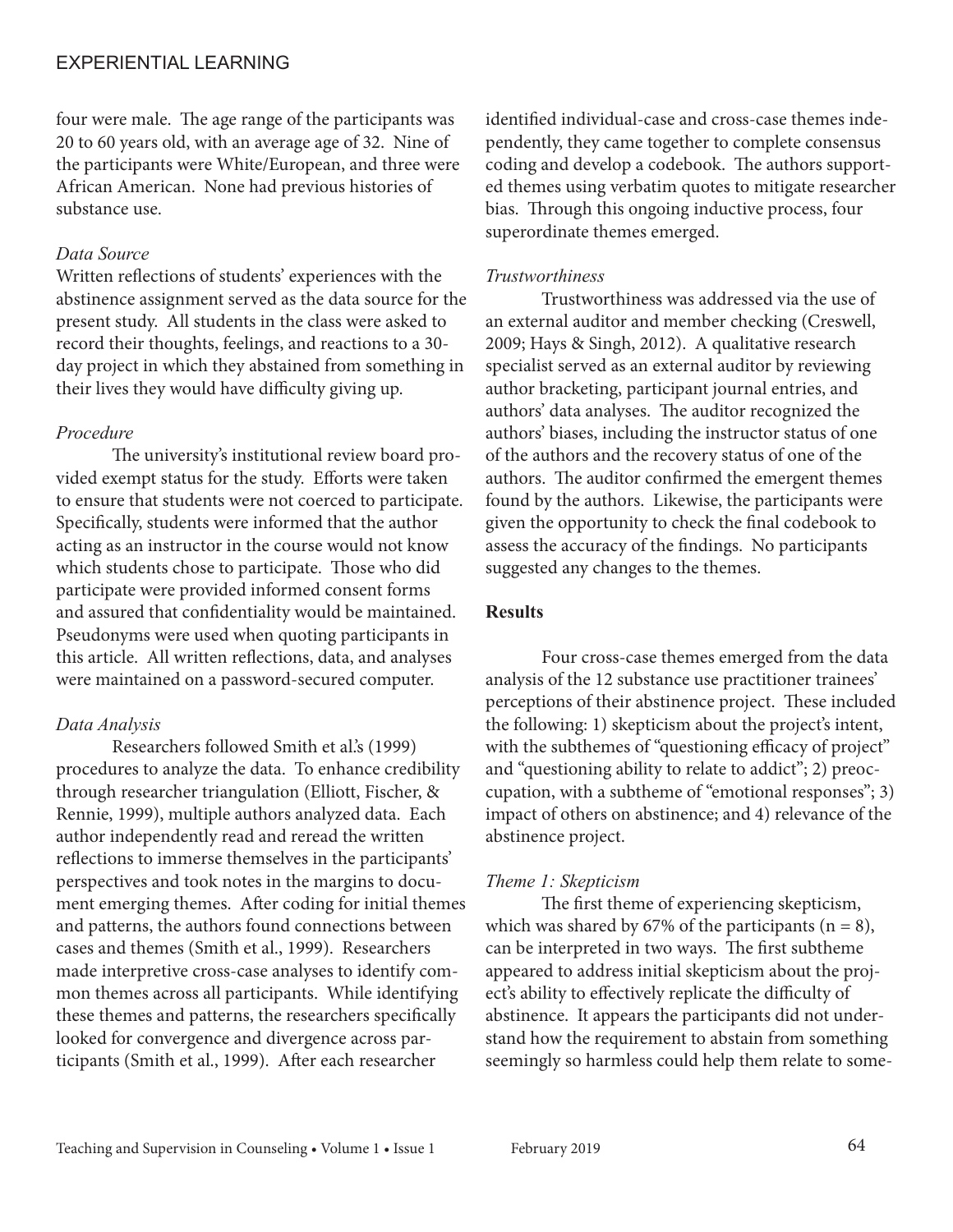one with a serious addiction. Christopher inferred this in the following statement: "Initially, I thought this assignment was not going to be fulfilling or very productive. Honestly, I had my doubts about the whole idea." Josh also expressed his skepticism: "When I first started my 30 days of abstinence from coffee I thought it was going to be a walk in the park…" Kate indicated, "At the beginning of this project I was certainly in denial. As time went on throughout this project, I learned that this one thing had so much control over my mind."

The second subtheme addressed participants' skepticism about relating their ability to abstain from something to an addict's ability to abstain from a substance. It appeared that prior to engaging in the project, trainees believed themselves to be stronger and thus better equipped to abstain. Reflecting on the first day of the assignment compared to the end, Rachel said,

[I initially thought] giving up soda is not very hard. I mean personally I do wish I could have it right now but saying no to myself is not hard. ...What is not a problem for one person can become a big problem for another person.

Participants' realizations about the challenges of abstinence contributed to their ability to understand how great that challenge can be for a person in recovery.

#### *Theme 2: Preoccupation*

The second theme of preoccupation was apparent in 83% of the participants' ( $n = 10$ ) reflections, and they expressed an overwhelming focus on the object of their abstinence. Related to this theme, Christopher said, "Funny when you can't have something you want, how you think about it more than usual. …By the end it was occupying my thought process a bit too much." The trainees began to experience preoccupation and cravings, overlapping the experience of a person with a substance use disorder. Furthermore, Tim reflected, "As each day went by, my urge to relapse seemed to drastically increase and my senses were hypersensitive as if I was a vampire out for blood."

The subtheme of emotional responses emerged under the theme of preoccupation. Several students experienced shifts in their emotions during the abstinence project. On different occasions throughout the project, the trainees expressed their frustration with being so preoccupied with their substances and altering their lives to remain abstinent. Once again, the trainees were provided an opportunity to empathize with the experience of a person with a substance use disorder and gain a heightened awareness of their struggles. Rachel highlighted her frustration with abstinence:

Saturday usually means going out and having some fun with friends. I watched all my friends get ready and go out. I stayed home; making myself aware of what it would be like if I had to change my lifestyle because of an addiction. I felt very left out.

Sarah shared a variety of emotions and fascination with the experience: "Another thing that I noticed was how agitated, short tempered, and annoyed I would become with the people around me. Little things that don't usually bother me, like someone tapping a desk, would drive me crazy." Kevin shared, "During this process, my emotions kind of ranged from happiness to annoyance." As the participants recognized the range of emotions they experienced during the assignment, they realized how emotions can impact recovery.

#### *Theme 3: Impact of Others on Abstinence*

The third theme was the impact of others on abstinence. Of the trainees,  $67\%$  (n = 8) experienced an epiphany that others in their lives influence their experiences in both positive and negative ways. Similar to people with substance use disorders, they gained an awareness of how difficult it can be to be in the company of those still using. Shayla illuminated this theme: "Luckily my husband was there so he could help feed the ice cream to my daughter, because I just did not feel strong enough to have a spoonful of ice cream actually in my hand and not eat it." Likewise, Tim experienced this phenomenon:

The more difficult moments of this experience gave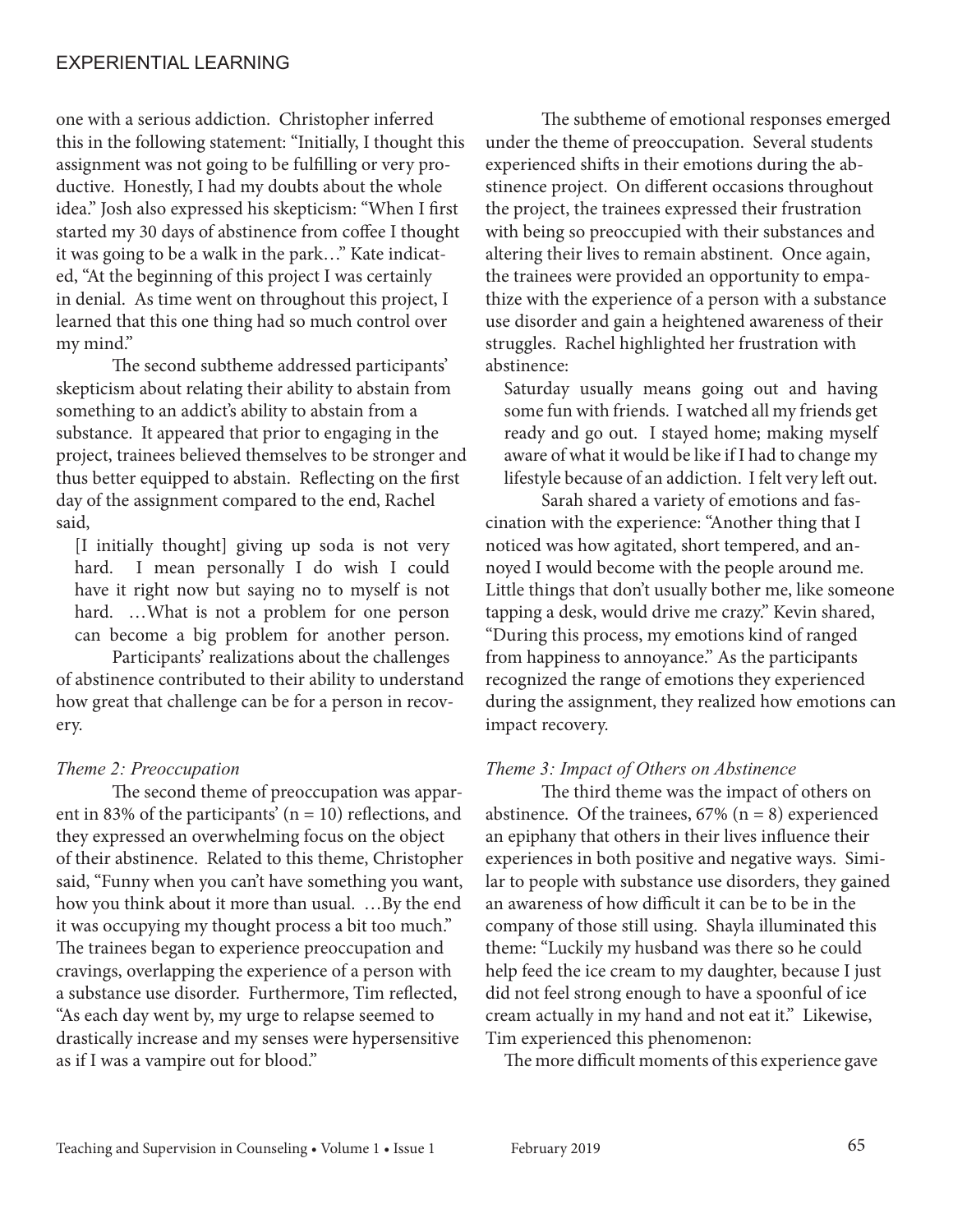me a better understanding of the emphasis put on "people, places, and things." I tried getting my close circle of friends and family on board with the abstinence so they would not tempt me. I even told my grandma, although she tempted me the most! She would say, "No one would know [if you relapse], I won't tell." How do you say no to grandma? Finally, Beth also reflected on this theme:

I remember hearing about the people, places, and things. … I realized the importance of that throughout this project. There are definitely people you know that will influence you to slip up and, in my case, "just have a small bite of cake."

#### *Theme 4: Relevance of Project*

The final theme, relevance of the project, is deemed the most important for this study. This theme, which was addressed by 100% of the participants ( $n =$ 12), particularly emphasized the development of empathy toward those with substance use disorders as a result of participating in the assignment. The trainees' reactions captured their learning through this abstinence activity and the value of experiential learning for undergraduate substance use practitioner trainees. Beth reflected, "I think that this activity has made me realize just how difficult addiction can be for anyone. The barriers are everywhere; enablers, peers, people, places, and things are right in front of you." Christopher shared,

It really does serve to give you a glimpse of what someone who is addicted to substances may experience. I may have never known or even cared what it is like for a substance user to face resisting what his or her body craves. Even though this is on a smaller scale it has been enlightening. It has also given me a greater sense of appreciation and compassion for those who are courageous enough to…abstain from substance use. Cynthia said,

The thought of never being able to eat [a doughnut] for the rest of my life is scary. I can't live the rest of my life without Krispy Kreme. This project is making me look at it from an addict's point of

view; boy do I have the wrong attitude. If I can't give up a doughnut, how can an alcoholic never drink again?

Rachel reflected,

I have a newfound respect for how hard it is to give something up. The mindset of an addict is very difficult and I sympathize with anyone who is struggling to become sober. I believe this was a great way about learning about addictions. Doing an abstinence project really opened my eyes to what it is like to have an addiction. This may be the best way of understanding and having the right mindset while studying addictions. Kate said,

This project has taught me to see behind the eyes of an addict and the daily struggle that they go through. This project was just a little glimpse of what it is really like to be an addict… It is so much more than just "getting rid" of the controlling substance.

#### **Discussion**

This study began to explore undergraduate substance use practitioner trainees' perceptions of an experiential learning activity commonly used at the master's level. The findings indicated that the abstinence experience followed by reflection resulted in deeper learning, empathy, and development. These results are aligned with the enhanced empathy and awareness resulting from similar activities conducted at the master's level (Caldwell, 2007; Giordano et al., 2015; Harrawood et al., 2011; Ieva et al., 2009; Spaid & Squires, 2006; Warren et al., 2012). The meaning-making illuminated in the reflective writing assignments further illustrates conclusions that experiential learning can enhance students' learning beyond the classroom (Griffith & Frieden, 2000; McKeachie & Svinicki, 2006; Schelbe et al., 2014). The participants noted that without doing this project, in which they had to actively abstain from something they valued for an extended period outside class, they may not have developed as deep of an understanding of what people with substance use disorders face.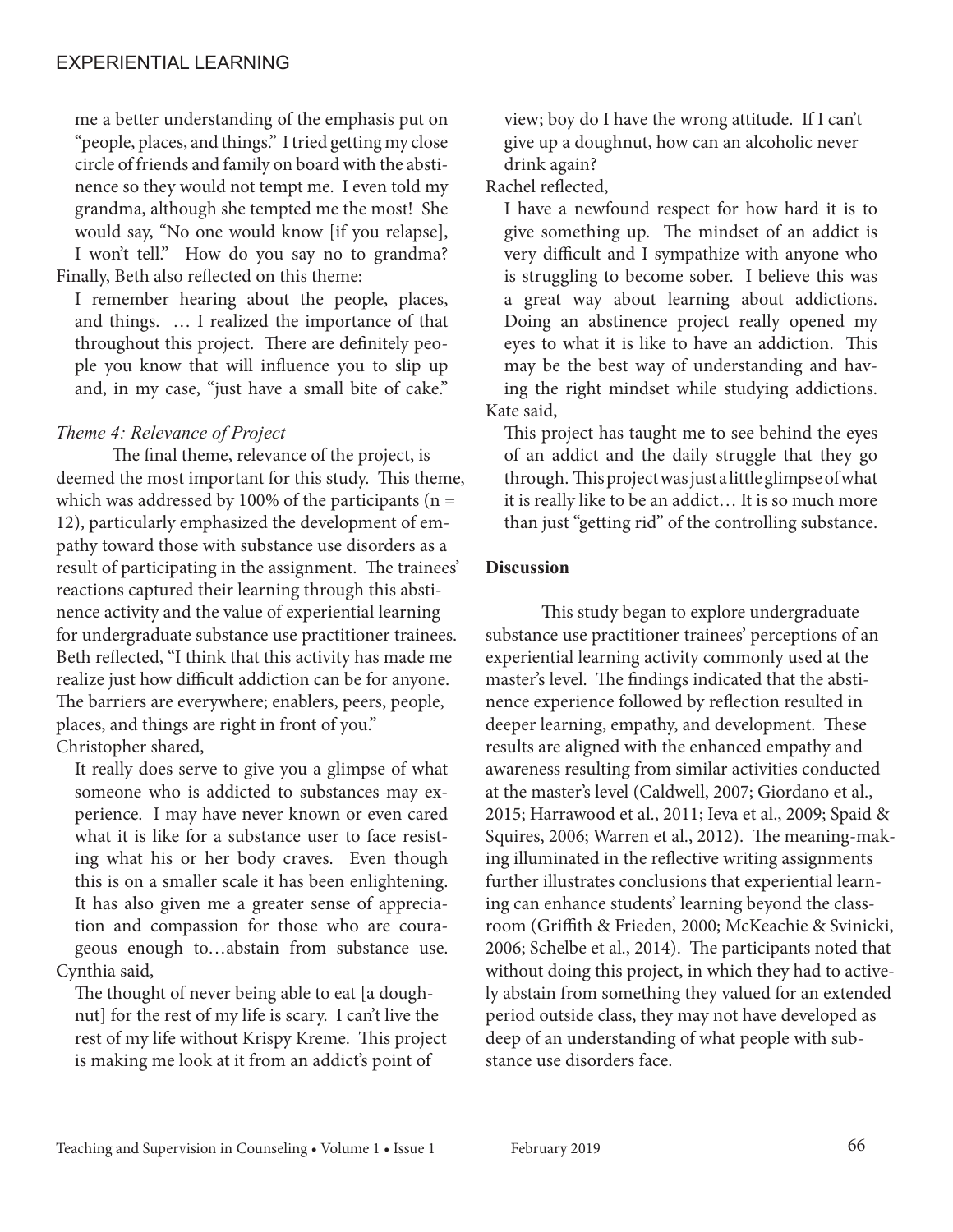Bachelor's-level addiction professionals are a significant, growing contribution to the helping fields (United States Bureau of Labor Statistics, 2015; NAA-DAC, 2012; Rieckmann et al., 2011). The training they receive can ensure that they possess the awareness, knowledge, and skills to adequately meet the needs of clients in recovery from addiction. Most of the participants' initial skepticism about the assignment as well as their assumptions that they had more willpower than an addict and the shifts in those perceptions after engaging in the activity speak to the need for experiential activities such as this to promote professional competence in undergraduate human services education. Yates, DeLeon, and Rapp (2017) found equivalent results by qualitatively analyzing "good-bye letters" to participants' substances of choice, journal entries, and reflection summaries by 17 counselor trainees who engaged in their abstinence project. Based on the results of the current study, similar studies conducted at the master's level, and earlier research on the benefits of experiential learning (Schelbe et al., 2014; Griffith & Frieden, 2000; Ziomek-Daigle, 2017), undergraduate programs may need to consider modifying their pedagogical approaches to addiction training so opportunities for lived experiences followed by reflection are integrated throughout the curricula to promote professional development.

#### **Limitations**

While the results of the present study may begin to shape our understanding of how experiential learning can contribute to substance use practitioners' professional development, several limitations existed. First, analysis of written data as opposed to transcribed interviews limited the interaction researchers could have with participants, eliminating the possibility of probing or clarifying questions. Furthermore, without data triangulation, there were no other sources to confirm or substantiate emergent themes. Moreover, participants came from a single university, limiting the transferability of the findings.

#### **Implications and Future Directions**

Previous research (Caldwell, 2007; Giordano et al., 2015; Harrawood et al., 2011; Ieva et al., 2009; Spaid & Squires, 2006; Warren et al., 2012; Yates et al., 2017) showed the importance of experiential learning activities for graduate-level trainees to develop personally and professionally. The outcomes of the present study show how experiential learning activities can contribute to personal growth, development, and academic understanding for undergraduate substance disorder trainees. In a field that requires bachelor's-level professionals to work intimately with clients in need, increased awareness, competency, and empathy are vital (CSHSE, 2013; Neukrug, 2017; National Organization for Human Services, 2018). Addiction professionals who themselves are in recovery can be an invaluable resource to the field because they bring insight from personal experiences, which has been found to increase empathy (Doukas, 2015; Stoffelmayr et al., 1998; Whitter, 2006). Shaping undergraduate addictions education curricula based on research indicating that similar levels of empathy and compassion can result from experiential abstinence projects may further assist trainees who are not in recovery themselves in becoming competent, aware substance abuse professionals.

Future research is needed to assess whether the abstinence assignment translates to effective human services practices. Performing qualitative research using interviews and focus groups and implementing interview protocols that target participants' perceptions of their skill development will enhance the depth of research on this topic. Future research should also add breadth to the topic and seek input from participants attending different programs and universities. Quantitative research may add to the generalizability of results, and an experimental design in particular could help us analyze the impact of an experiential learning assignment on skill development.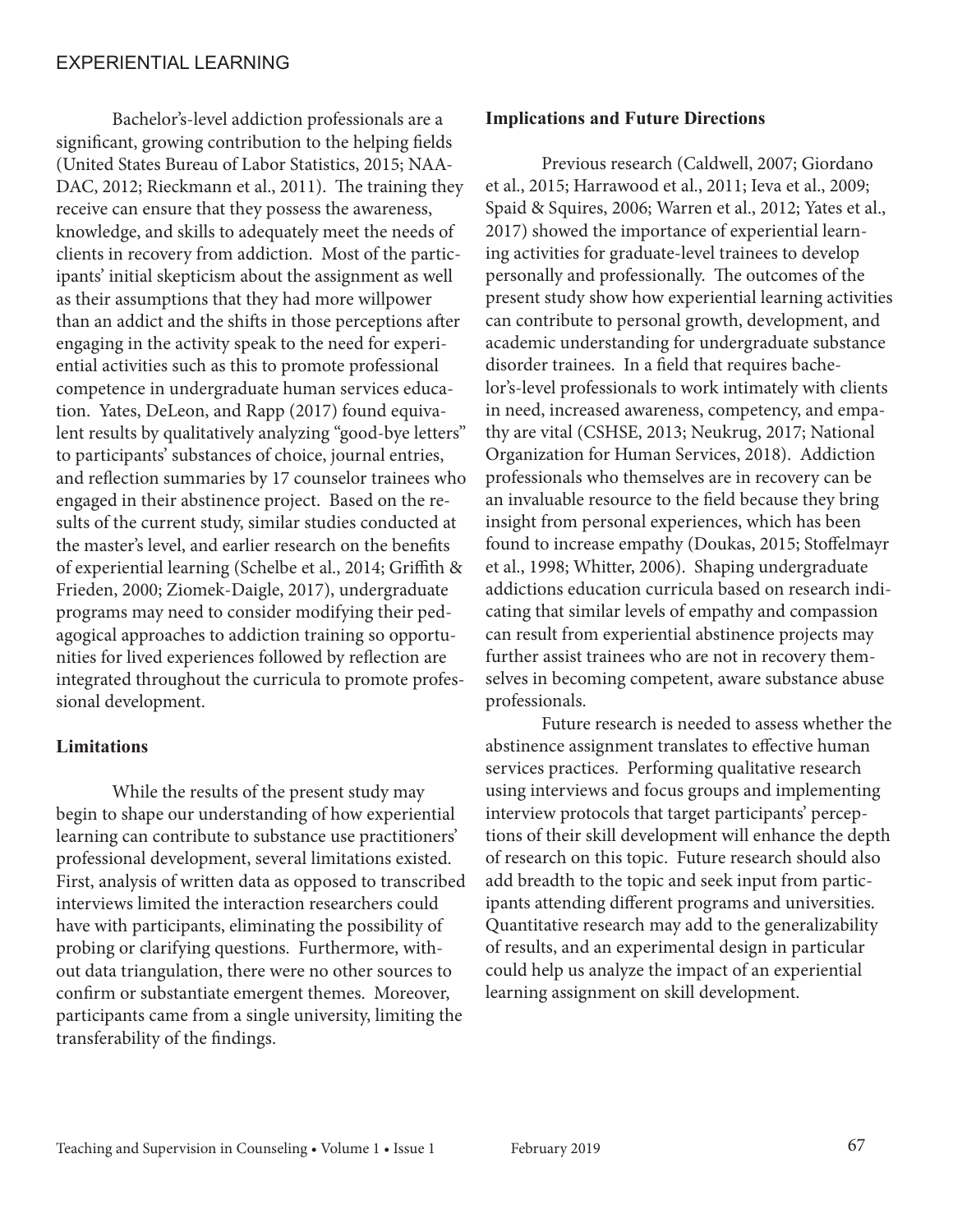#### **References**

Association for Addiction Professionals. (2012). Situ ational analysis: Recovery to practice. Alexan dria, VA: Author.

Ballon, B., & Skinner, W. (2008). "Attitude is a little thing that makes a big difference": Reflection techniques for addiction psychiatry training. Academic Psychiatry, 32(3), 218-24. doi:10.1176/appi. ap.32.3.218

Bell, R. (1973). Can addicts relate to "straights"? Drug Forum, 2, 265-270.

Bylsma, T. (2010). Should a drug counselor also be a recovering addict? Retrieved from http:// detoxrehab.org/tips-on-what-you-can-do-tohelp-an-addict-find-help/should-a-drug-coun selor-also-be-a-recovering-addict

Caldwell, P. E. (2007). Teaching social workers about substance use problems via temporary abstinence from normal mood-altering behavior. Journal of Teaching in Social Work, 27(2), 233-249. doi:10.1300/J067v27n01\_15

Chasek, C. L., Jorgensen, M., & Maxon, T. (2012). Assessing counseling students' attitudes regarding substance abuse and treatment. Journal of Addictions and Offender Counseling, 33(2), 107-114. doi:10.1002/j.2161-1874.2012.00008.x

Council for Standards in Human Service Education. (2013). National standards for baccalaureate degree in human services, revised. Author. Retrieved from http://www.cshse.org/pdfs/Standards-Baccalaureate. pdf

Council for Standards in Human Service Education. (2017). CSHSE national standards for human services education. Retrieved from http://www. cshse.org/standards.html.

Crabb, A. C., & Linton, J. M. (2007). A qualitative study of recovering and non-recovering substance abuse counselors' belief systems. Journal of Addictions & Offender Counseling, 28(1), 4-20. doi:10.1002/j.2161-1874.2007.tb00028.x

Creswell, J. W. (2009). Research design: Qualitative, quantitative, and mixed methods approaches. Thousand Oaks, CA: Sage.

Department of Health and Human Services. (2016). The opioid epidemic: By the numbers. Retrieved from https://www.hhs.gov/sites/default/files/Factsheet-opioids-061516.pdf

Department of Health Professions. (2017). Certification process handbook for CSACs and CSAC-As: Virginia Board of Counseling. Retrieved from https://www.dhp.virginia.gov/Forms/counseling/ CSAC/CSAC\_Licensure\_Process\_Handbook.pdf

Doukas, N. (2015). A contemporary new role for counselors in recovery: Recovery coaches in communities of recovery. Alcoholism Treatment Quarterly, 33, 244-247. doi:10.1080/07347324.2015.1018 786

Elliott, R., Fischer, C. T., & Rennie, D. L. (1999). Evolving guidelines for publications of qualitative research studies in psychology and related fields. British Journal of Clinical Psychology, 38(3), 215- 299.

Freeland, R. (2009). Liberal education and effective practice: The necessary revolution in undergraduate education. Liberal Education, 95(1), 6-13.

Giordano, A. L., Stare, B. G., & Clarke, P. B. (2015). Overcoming obstacles to empathy: The use of experiential learning in addictions counseling courses. Journal of Creativity in Mental Health, 10(1), 100- 113. doi:10.1080/15401383.2014.947011

Griffith, B., & Frieden, G. (2000). Facilitating reflective thinking in counselor education.

Counselor Education and Supervision, 40(2), 82-94. doi:10.1002/j.1556-6978.2000.tb01240.x

Grant, J. (2006). Training counselors to work with complex clients: Enhancing emotional responsiveness through experiential methods. Counselor Education and Supervision, 45(3), 218-30. doi:10.1002/j.1556-6978.2006.tb00144.x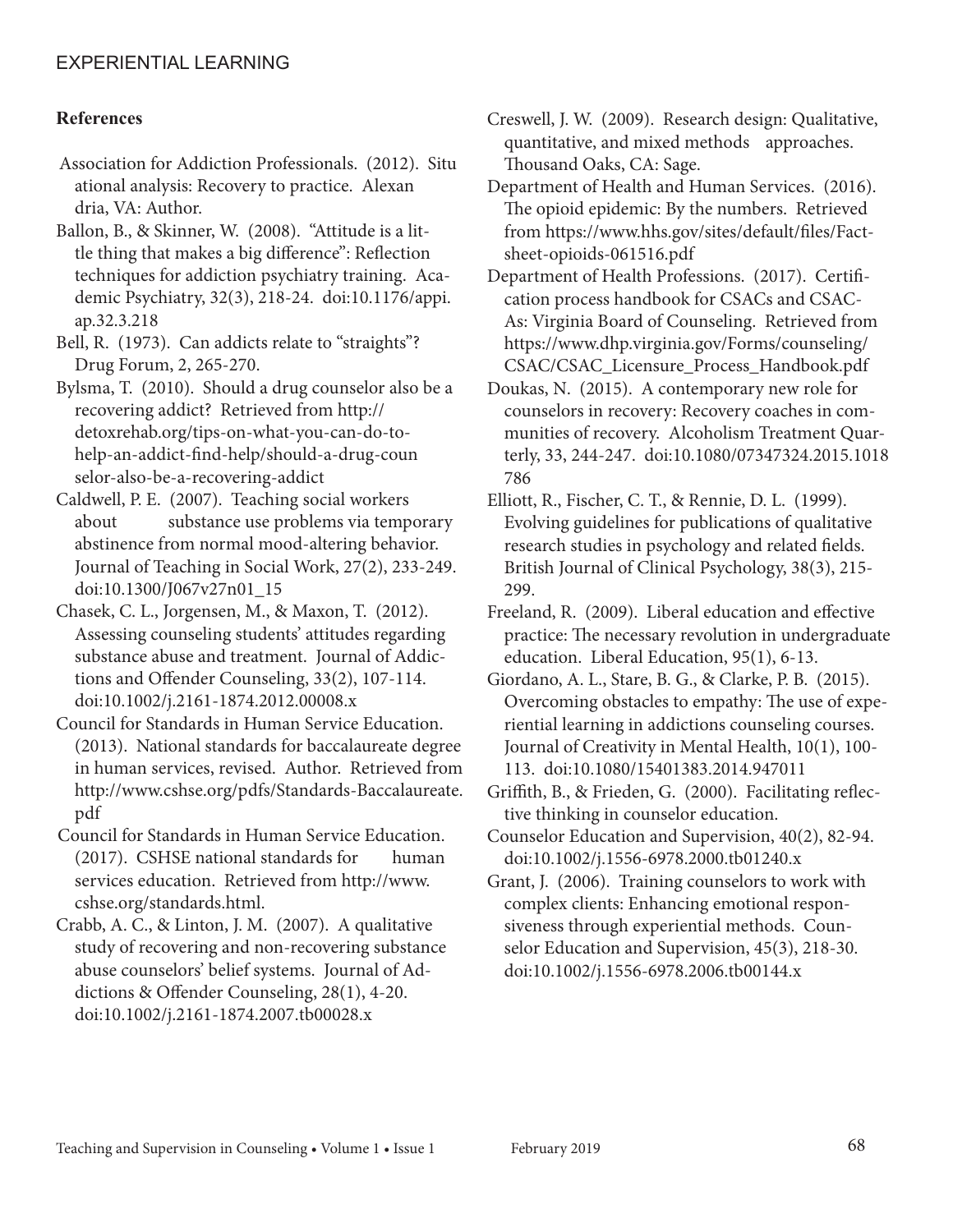- Harrawood, L. K., McClure, C. C., & Nelson, J. (2011). Using experiential activities to prepare counselors-in-training to understand the power of cravings when addressing clients with addiction. Journal of Creativity in Mental Health, 6(2), 105-117.
- Hayes, S. C., Bissett, R., Roget, N., Padilla, M., Kohlenberg, B. S., Fisher, G., & Niccolls, R. (2004). The impact of acceptance and commitment training and multicultural training on the stigmatizing attitudes and professional burnout of substance abuse counselors. Behavior Therapy, 35(4), 821-835. doi:10.1016/S0005-7894(04)80022-4
- Hays, D. G., & Singh, A. A. (2012). Qualitative inquiry in clinical and educational settings. New York, NY: Guilford Press.
- Hser, Y. (1995). Drug treatment counselor practices and effectiveness: An examination of literature and relevant issues in a multilevel framework. Evaluation Review, 19(4), 389-408.
- Hunt, B. (2011). Publishing qualitative research in counseling journals. Journal of Counseling & Development, 89(3), 296-300. doi:10.1002/j.1556-6678.2011.tb00092.x
- Ieva, K., Ohrt, J., Swank, J., & Young, T. (2009). The impact of experiential groups on master students' counselor and personal development: A qualitative investigation. Journal for Specialists in Group Work, 34(4), 351-68.
- Kolb, D. A. (2015). Experiential learning: Experience as the source of learning and development (2nd ed.). Upper Saddle River, NJ: Pearson.
- Lawson, G. (1982). Relation of counselor traits to evaluation of the counseling relationship by alcoholics. Journal of Studies on Alcohol, 43(7), 834-838.
- Libretto, S. V., Weil, J., Nemes, S., Linder, N. C., & Johansson, A. (2004). Snapshot of the substance abuse treatment workforce in 2002: A synthesis of current literature. Journal of Psychoactive Drugs, 36(4), 489-497.
- Luke, M., & Kiweewa, J. (2010). Personal growth and awareness of counseling trainees in an experiential group. Journal for Specialists in Group Work, 35(4), 365-388.
- McKeachie, W., & Svinicki, M. (2006). McKeachie's

teaching tips: Strategies, research, and theory for college and university teachers (12th ed.). Boston, MA: Houghton Mifflin.

Moyers, T. B., & Miller, W. R. (2013). Is low therapist empathy toxic? Psychology of Addictive Behaviors, 27(3), 878-884. http://dx.doi.org/10.1037/a0030274

National Certification Commission for Addiction Professionals. (2018). NCC AP certifications: Types and eligibility. Retrieved from https://www.naadac. org/types-eligibility

- National Institute on Drug Abuse. (2012). Principles of drug addiction treatment: A research-based guide (3rd ed.). NIDA DrugPubs. Retrieved from https:// www.drugabuse.gov/publications/principles-drugaddiction-treatment-research-based-guide-thirdedition/frequently-asked-questions/how-effective-drug-addiction-treatment
- National Institute on Drug Abuse. (2015). Nationwide trends. Retrieved from https://www.drugabuse.gov/publications/drugfacts/nationwide-trends
- National Organization for Human Services. (2018). What is human services. Retrieved from http:// www.nationalhumanservices.org/
- Neukrug, E. (2017). Theory, practice and trends in human services: An introduction (6th ed.). Boston, MA: Cengage Learning.
- North Carolina Substance Abuse Professional Practice Board. (2015). Credential manual. Retrieved from https://www.ncsappb.org/wp-content/uploads/2018/02/CredManual\_CSAC\_2-16-2018.pdf
- Owen, P. (2000). Minnesota model: Description of counseling approach. Retrieved from http://archives.drugabuse.gov/adac/ADAC11.html
- Palmer, R. S., Murphy, M. K., Piselli, A., & Ball, S. A. (2009). Substance abuse treatment drop-out from client and clinician perspectives. Substance Use Misuse, 44(7), 1021-1038.
- Patton, M. Q. (2002). Qualitative evaluation and research methods (3rd ed.). Thousand Oaks, CA: Sage.
- Rieckmann, T., Farentinos, C., Tillotson, C. J., Kocarnik, J., & McCarty, D. (2011). The substance abuse counseling workforce: Education, preparation and certification. Substance Abuse, 32(4), 180-190. doi: 10.1080/08897077.2011.600122